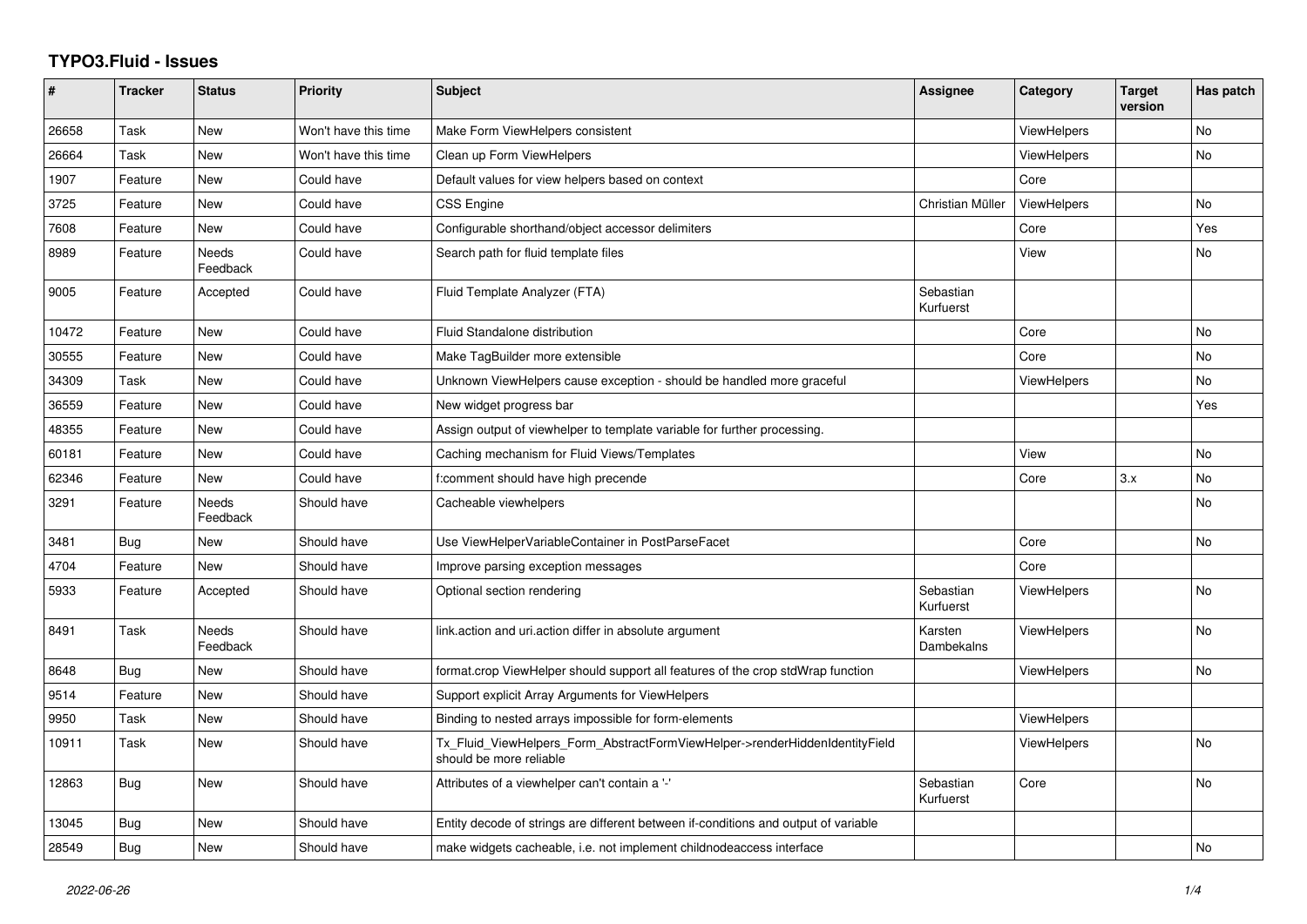| #     | <b>Tracker</b> | <b>Status</b>       | <b>Priority</b> | <b>Subject</b>                                                                                              | Assignee                    | <b>Category</b> | <b>Target</b><br>version | Has patch                    |
|-------|----------------|---------------------|-----------------|-------------------------------------------------------------------------------------------------------------|-----------------------------|-----------------|--------------------------|------------------------------|
| 28550 | Bug            | New                 | Should have     | (v4) make widgets cacheable, i.e. not implement childnodeaccess interface                                   |                             |                 |                          | <b>No</b>                    |
| 28551 | Bug            | Accepted            | Should have     | (v4) backport VHTest                                                                                        | Sebastian<br>Kurfuerst      |                 |                          | No                           |
| 28552 | Bug            | New                 | Should have     | (v5) write ViewHelper test for compiled run; adjust functional test to do two passes<br>(uncached & cached) |                             |                 |                          | No                           |
| 28553 | <b>Bug</b>     | <b>New</b>          | Should have     | improve XHProf test setup                                                                                   |                             |                 |                          | <b>No</b>                    |
| 28554 | Bug            | New                 | Should have     | (v4) implement feature flag to disable caching                                                              |                             |                 |                          | No                           |
| 30937 | Bug            | New                 | Should have     | CropViewHelper stringToTruncate can't be supplied so it can't be easily extended                            |                             | ViewHelpers     |                          | Yes                          |
| 31955 | Feature        | <b>New</b>          | Should have     | f:uri.widget                                                                                                |                             | Widgets         |                          | No                           |
| 32035 | Task           | New                 | Should have     | Improve fluid error messages                                                                                |                             | Core            |                          | Yes                          |
| 33215 | Feature        | New                 | Should have     | RFC: Dynamic values in ObjectAccess paths                                                                   |                             |                 |                          | No                           |
| 33394 | Feature        | Needs<br>Feedback   | Should have     | Logical expression parser for BooleanNode                                                                   | <b>Tobias Liebig</b>        | Core            |                          | No                           |
| 34682 | Bug            | <b>Under Review</b> | Should have     | Radio Button missing checked on validation error                                                            |                             | ViewHelpers     |                          | <b>No</b>                    |
| 36410 | Feature        | New                 | Should have     | Allow templates to send arguments back to layout                                                            |                             | ViewHelpers     |                          | No                           |
| 36655 | Bug            | New                 | Should have     | <b>Pagination Links</b>                                                                                     |                             | Widgets         |                          | No                           |
| 36662 | Bug            | Needs<br>Feedback   | Should have     | Checked state isn't always correct when property is collection                                              | Kevin Ulrich<br>Moschallski | ViewHelpers     | 1.1.1                    | No                           |
| 37095 | Feature        | New                 | Should have     | It should be possible to set a different template on a Fluid TemplateView inside an<br>action               | Christopher<br>Hlubek       |                 |                          | <b>No</b>                    |
| 37619 | Bug            | <b>New</b>          | Should have     | Fatal Error when using variable in name attribute of Section ViewHelper                                     |                             | ViewHelpers     |                          | No                           |
| 38130 | Feature        | New                 | Should have     | Checkboxes and multiple select fields should have an assignable default value                               |                             |                 |                          | <b>No</b>                    |
| 39936 | Feature        | New                 | Should have     | registerTagAttribute should handle default values                                                           |                             | ViewHelpers     |                          | No                           |
| 39990 | Bug            | New                 | Should have     | Same form twice in one template: hidden fields for empty values are only rendered<br>once                   |                             | Core            |                          | No                           |
| 40081 | Feature        | New                 | Should have     | Allow assigned variables as keys in arrays                                                                  |                             |                 |                          | <b>No</b>                    |
| 40998 | Bug            | <b>Under Review</b> | Should have     | Missing parent request namespaces in form field name prefix                                                 | Sebastian<br>Kurfuerst      | ViewHelpers     | 1.1.1                    | No                           |
| 42397 | Feature        | New                 | Should have     | Missing viewhelper for general links                                                                        |                             |                 |                          | No                           |
| 42743 | Task           | New                 | Should have     | Remove inline style for hidden form fields                                                                  |                             |                 |                          | $\operatorname{\mathsf{No}}$ |
| 43071 | Task           | New                 | Should have     | Remove TOKENS for adding fallback teplates in B                                                             |                             |                 |                          | No                           |
| 43072 | Task           | New                 | Should have     | Remove TOKENS for adding templates fallback in Backporter                                                   |                             | View            |                          | No                           |
| 43346 | Feature        | <b>Under Review</b> | Should have     | Allow property mapping configuration via template                                                           | Karsten<br>Dambekalns       | ViewHelpers     | 2.1                      | No                           |
| 44234 | <b>Bug</b>     | <b>Under Review</b> | Should have     | selectViewHelper's sorting does not respect locale collation                                                |                             | ViewHelpers     | 2.1                      | No                           |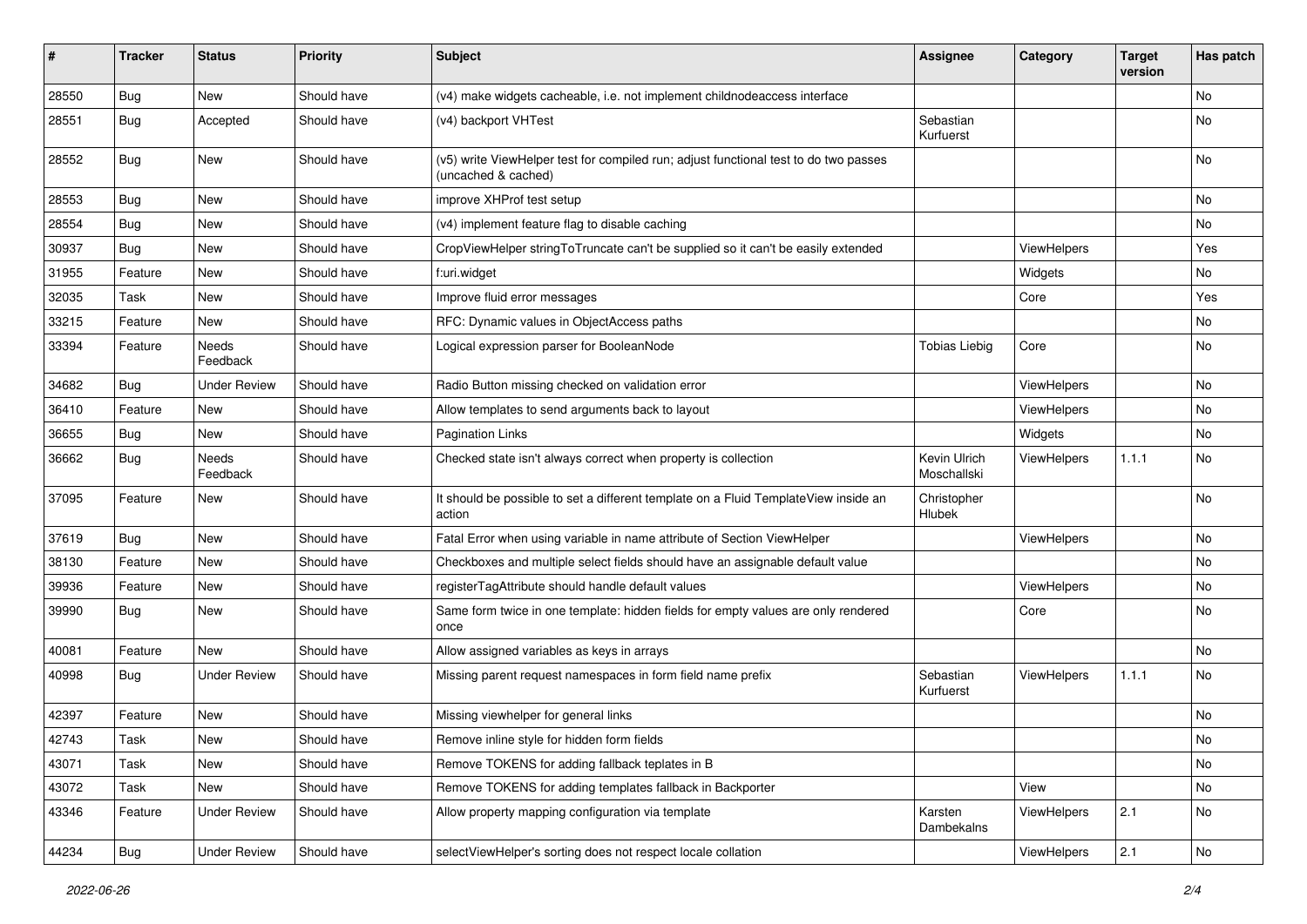| #     | <b>Tracker</b> | <b>Status</b>            | <b>Priority</b> | <b>Subject</b>                                                                     | <b>Assignee</b>      | Category           | <b>Target</b><br>version | Has patch |
|-------|----------------|--------------------------|-----------------|------------------------------------------------------------------------------------|----------------------|--------------------|--------------------------|-----------|
| 45153 | Feature        | New                      | Should have     | f:be.menus.actionMenuItem - Detection of the current select option is insufficient |                      |                    |                          | <b>No</b> |
| 45345 | Feature        | Needs<br>Feedback        | Should have     | Easy to use comments for fluid that won't show in output                           |                      |                    |                          |           |
| 45394 | Task           | New                      | Should have     | Forwardport Unit test for standalone view                                          |                      | View               |                          | <b>No</b> |
| 46091 | Task           | Needs<br>Feedback        | Should have     | Show source file name and position on exceptions during parsing                    |                      |                    |                          | No        |
| 46257 | Feature        | <b>Under Review</b>      | Should have     | Add escape sequence support for Fluid                                              |                      | Core               |                          | <b>No</b> |
| 46289 | Bug            | Needs<br>Feedback        | Should have     | Enable Escaping Interceptor in XML request format                                  |                      | View               | 2.0.1                    | <b>No</b> |
| 46545 | Feature        | New                      | Should have     | Better support for arrays in options of SelectViewHelper                           |                      |                    |                          | <b>No</b> |
| 47006 | Bug            | <b>Under Review</b>      | Should have     | widget identifier are not unique                                                   |                      |                    |                          | No        |
| 47669 | Task           | New                      | Should have     | FormViewHelper does not define the default request method                          |                      |                    |                          | No        |
| 49600 | Bug            | <b>New</b>               | Should have     | f:form tag shown as a HTML on frontend                                             |                      | ViewHelpers        |                          | <b>No</b> |
| 49756 | Feature        | <b>Under Review</b>      | Should have     | Select values by array key in checkbox viewhelper                                  |                      |                    |                          | No        |
| 50888 | <b>Bug</b>     | Under Review             | Should have     | WSOD by changing name of section and if Fluid caches are generated                 |                      |                    |                          | No        |
| 51277 | Feature        | New                      | Should have     | ViewHelper context should be aware of actual file occurrence                       |                      |                    |                          | No        |
| 52419 | <b>Bug</b>     | <b>New</b>               | Should have     | Wrong PHPDocs notation for default value inline f:translate viewhelper             |                      |                    | 2.0                      | <b>No</b> |
| 52536 | <b>Bug</b>     | Under Review             | Should have     | Errorclass not set if no property-attribute set                                    |                      |                    |                          |           |
| 52591 | <b>Bug</b>     | <b>New</b>               | Should have     | The Pagination Widget broken for joined objects                                    |                      |                    |                          | No        |
| 52640 | Feature        | <b>Under Review</b>      | Should have     | Create an UnlessViewHelper as opposite to the IfViewHelper                         | Marc Neuhaus         |                    |                          | <b>No</b> |
| 53806 | Bug            | <b>Under Review</b>      | Should have     | Paginate widget maximumNumberOfLinks rendering wrong number of links               | Bastian<br>Waidelich | Widgets            |                          | No        |
| 54195 | Task           | New                      | Should have     | Rename and move FormViewHelper's errorClass value, currently 'f3-form-error'       | Adrian Föder         | ViewHelpers        |                          | No        |
| 54284 | Bug            | New                      | Should have     | Default Option for Switch/Case VH                                                  |                      | ViewHelpers        |                          | <b>No</b> |
| 55008 | Bug            | Under Review             | Should have     | Interceptors should be used in Partials                                            | Christian Müller     |                    |                          | <b>No</b> |
| 56237 | Task           | New                      | Should have     | in-line (Condition) View Helpers should not evaluate on parsing                    |                      |                    |                          | No        |
| 58862 | <b>Bug</b>     | <b>Needs</b><br>Feedback | Should have     | FormViewHelper doesn't accept NULL as value for \$arguments                        | Bastian<br>Waidelich | <b>ViewHelpers</b> |                          | Yes       |
| 58921 | Bug            | New                      | Should have     | f:form.* VHs crash if NOT inside f:form but followed by f:form                     |                      |                    |                          | No        |
| 58983 | Bug            | New                      | Should have     | format.date does not respect linebreaks and throws exception                       |                      |                    |                          | No        |
| 60003 | Feature        | New                      | Should have     | Add required-Attribute to f:form.password                                          |                      | ViewHelpers        |                          | No        |
| 60271 | Feature        | <b>New</b>               | Should have     | Paginate viewhelper, should also support arrays                                    |                      |                    |                          | No        |
| 65424 | <b>Bug</b>     | <b>Under Review</b>      | Should have     | SelectViewHelper must respect option(Value Label)Field for arrays                  |                      | ViewHelpers        |                          | No        |